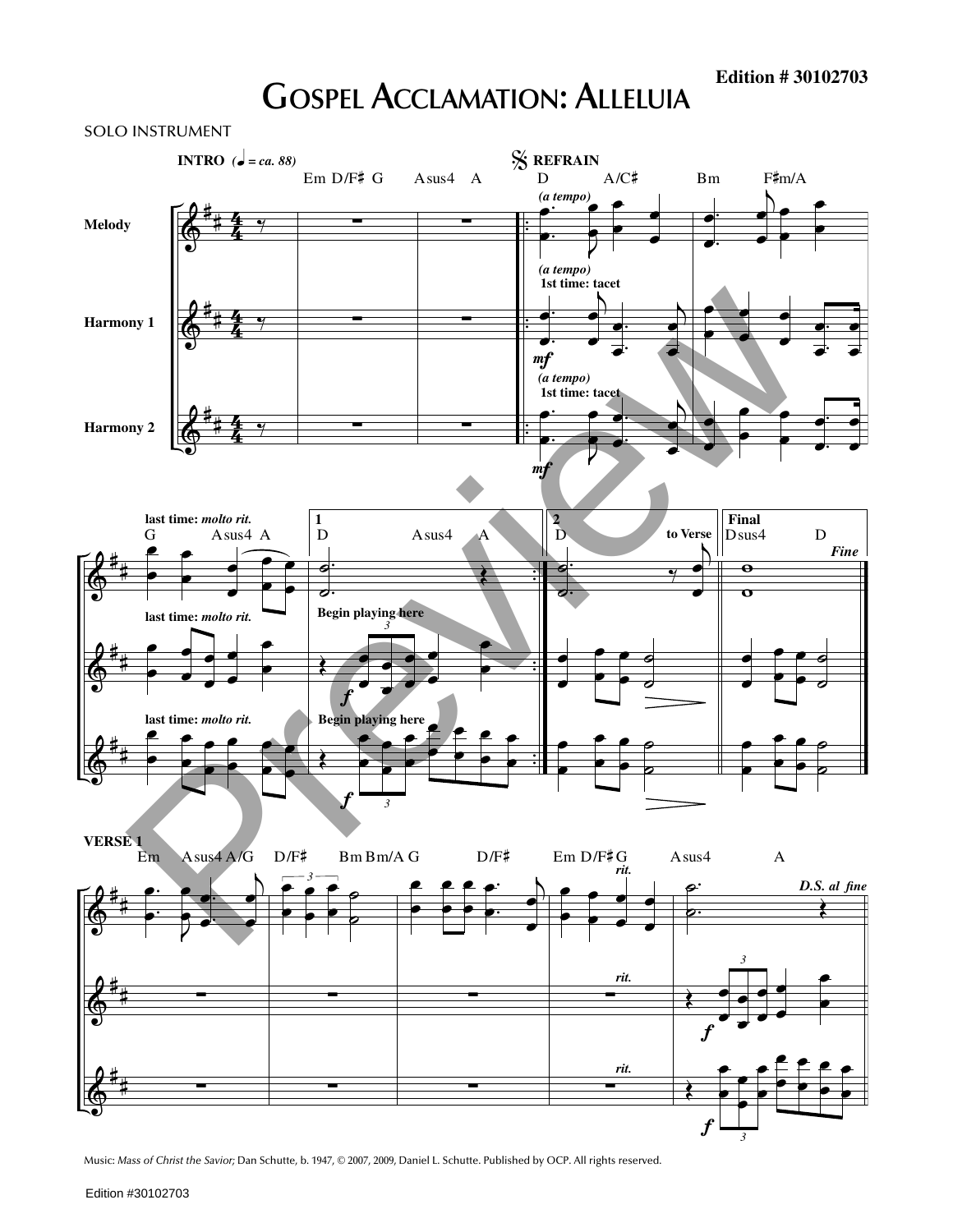

**Edition # 30102703**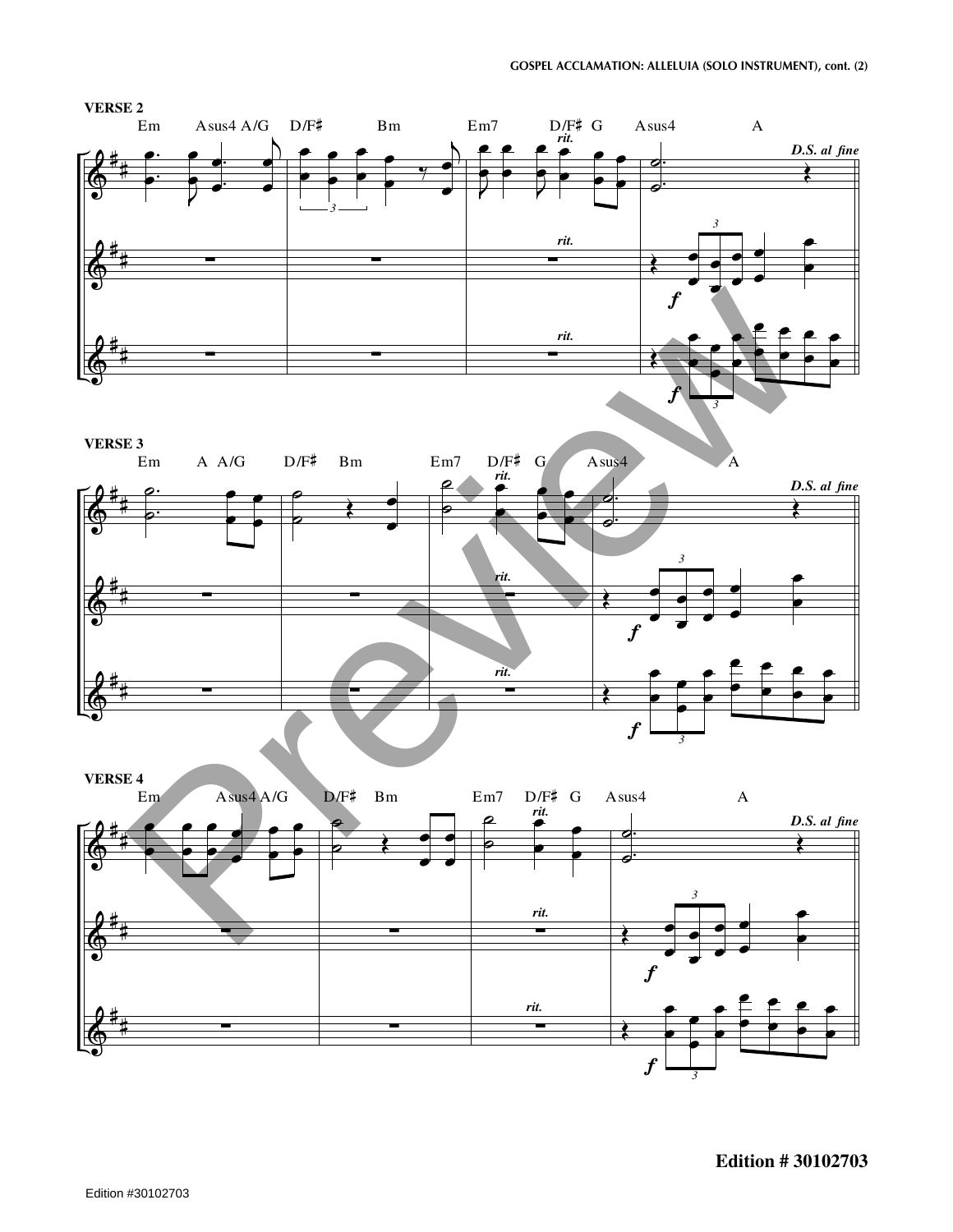## **GOSPEL ACCLAMATION: ALLELUIA**

SOLO INSTRUMENT in <sup>B</sup>



Music: *Mass of Christ the Savior;* Dan Schutte, b. 1947, © 2007, 2009, Daniel L. Schutte. Published by OCP. All rights reserved.